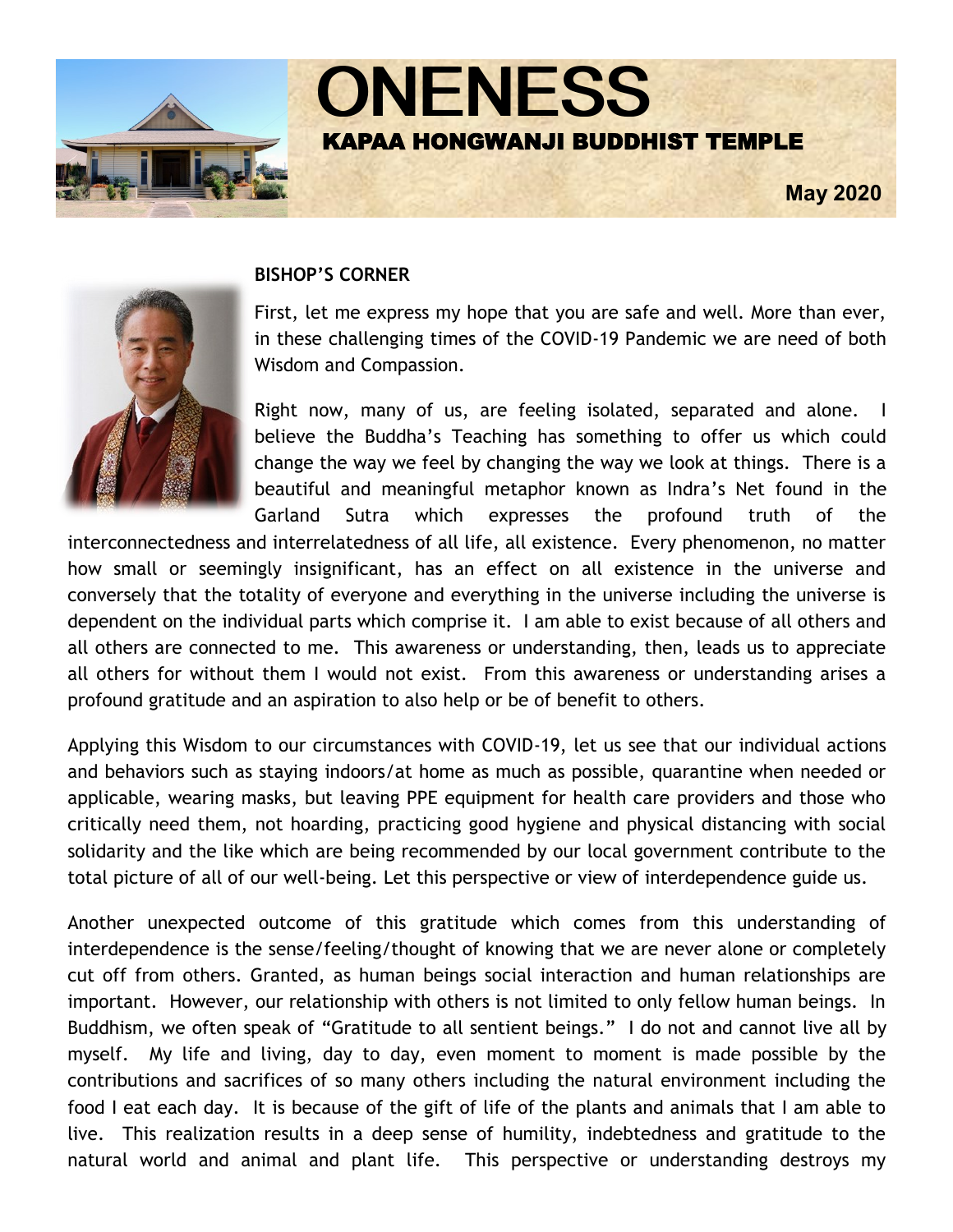arrogance, sense of superiority, nurtures a feeling of mottainai and arigatai or "How undeserving and yet I am preciously receiving all that is necessary for me to live." Surprisingly, it also addresses, believe it or not, isolation, loneliness and separation. Even, right here in Hawaii, I have heard of individuals who are so grateful for the food they eat that it changes the way they feel. They feel so supported and connected to the food they consume each day that it changes the way they look at their own life and living. They do not feel isolated and alone, but see the support they are receiving even if no human person is around them.

The Dharma shares with us that all life is precious. For Shin Buddhist, there is a deep lament that one is the cause of suffering for other forms of life. The ultimate goal is to eventually attain an enlightened state of being so as not to be a cause of others' suffering with birth in the Pure Land. However, even in the midst of samsaric life, imperfect as I am, there is an aspiration to try to be of some service to society.

In Japanese Buddhism, the equality and preciousness of all life came to include even the inanimate world. The presence of Immeasurable Life and Infinite Light is always ever present and includes all. There is no time or place in which Amida Buddha is not present. Of course, we are human and so we do long for human companionship and thus I am not saying we have no need for human love and relationships, but there is another force or presence which also makes a difference in our life and that is the presence of Wisdom and Compassion which never leaves our side and is always with us and makes us aware that we live because of others!

To finally conclude, as we honor Shinran Shonin in May with the observance of Shinran Shonin's Birthday Celebration or Gotan-E, let us reflect on his words,

"A verse of the Garland Sutra states, 'On seeing a bodhisattva, Perform various practices, Some give rise to a good mind and others a mind of evil, But the bodhisattva embraces them all.' "

"Although I too am in Amida's embrace, Passions obstruct my eyes and I cannot see the Buddha's Light; Nevertheless, Great Compassion is untiring and illumines me always."

"This Buddha pervades the countless worlds; it fills the hearts and minds of…(all) beings. Thus, plants, trees, and (even the) land all attain Buddhahood."

Namo Amida Butsu

In gassho, Eric Matsumoto, Bishop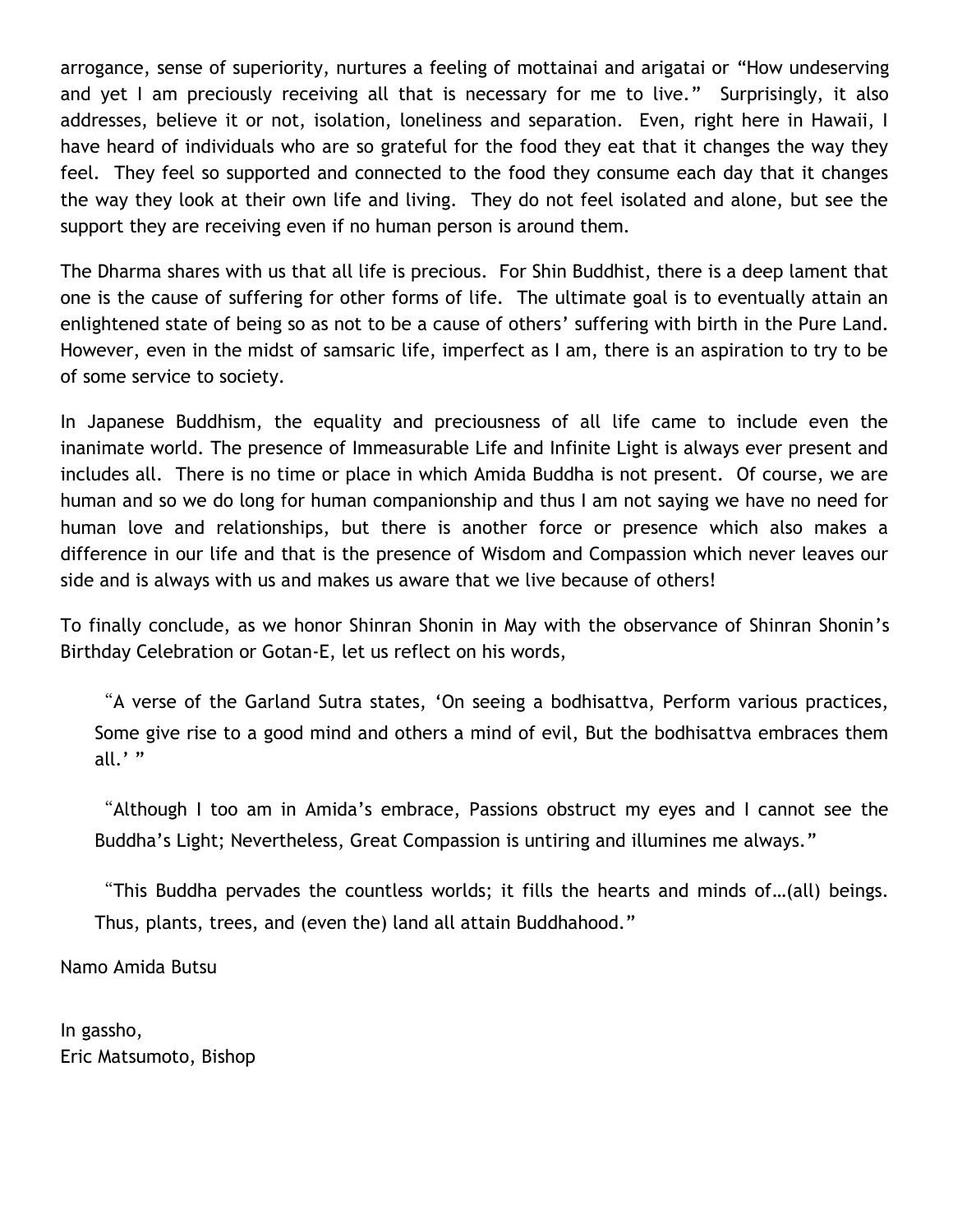# **DIRECTIVES & RECOMMENDATIONS FROM HONPA HONGWANJI MISSION OF HAWAII HEADQUARTERS - COVID-19 MEMO #5 (APRIL 24, 2020)**

No in-person services & activities until further notice. HQ will work with Districts to decide on when it is safe for them to reopen. We need to follow Federal, State & County mandates and recommendations or guidelines to determine when it will be safe to resume in-person services and activities at the temple. Please be advised that opening of temples could vary from county to county. Please keep in mind that higher risk individuals (older people 65+, those with compromised immune systems or other underlying medical conditions, etc.) are urged to stay home to the greatest extent possible.

Following services are permitted:

Bedside / Makuragyo services

Other End of life related services

Funeral services

Temple Hondo / Main Sanctuary can be used only for the above services.

The above services must be conducted with less than 10 people, physical distancing, and other precautions as dictated by the Federal, State and County mandates. Please keep abreast of local county ordinances (which could vary from county to county) too.

Online Services are permitted.

- Any type of services including Sunday services can be held online, however this must be done from the minister's home.
- Virtual marriage ceremonies are not permitted by State law.
- Recommendations and suggestions for safety and security for websites and when using social media will be distributed.
- All air travel except for emergencies is suspended until further notice.
- HQ staff including BSC continues working remotely from home until further notice.

All temples are also asked to comply with minimum basic operations until further notice including following good hygiene, physical distancing, wearing of face masks, etc.

The situation with COVID-19 is still fluid that matters could change anytime and very quickly. Currently, in addition to State-wide requirements, counties also have practices in place. Please keep yourselves informed about local requirements too. Ministers and temple leaders, please use your best judgement. Further memos will be issued as needed. Let us be safe, patient with each other and not let fear overrun us. Let us go to the Buddha-Dharma for guidance.

Thank you very much. Respectfully, Rev. Eric Matsumoto, Bishop and Dr. Warren Tamamoto, President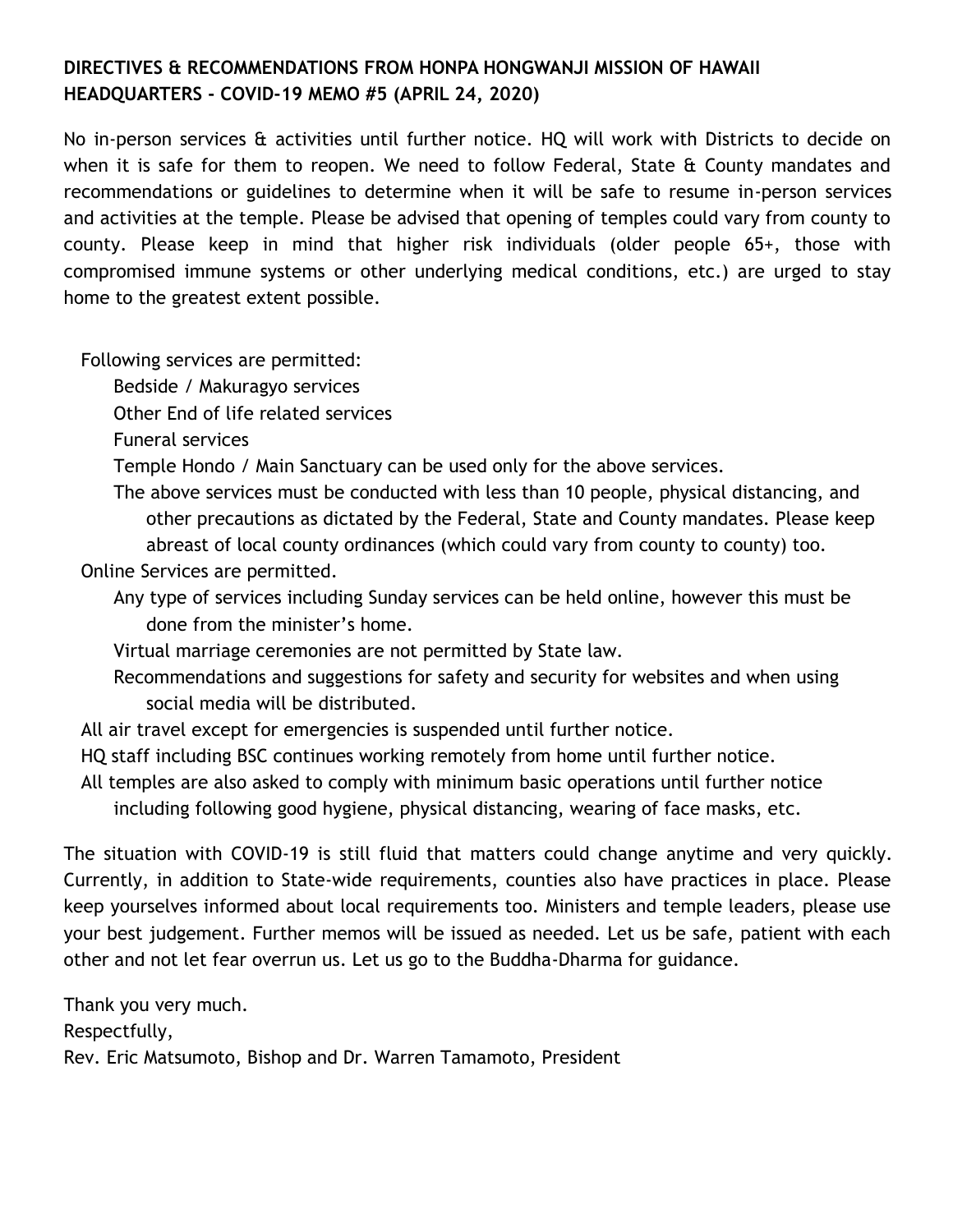## **COMMITTEE ON SOCIAL CONCERNS**

The Honpa Hongwanji Mission of Hawaii believes that food security is an essential and basic need in our community. Recently, the Committee on Social Concerns made donations, totally \$5,000, to food banks which are providing food in their communities as part of its regular effort to help our communities across the State.

In addition, due to the significant increase in families seeking food assistance, many now experiencing financial difficulties because of COVID-19, the CSC has sent subsequent donations to food banks and other programs to help replenish food inventory. In collaboration with the Office of the Bishop and State President, donations have been sent to:

- A \$2,000 donation to the Hawaii Food Bank (Oahu)
- A \$1,000 donation to the Food Basket (Big Island)
- A \$1,000 donation to the Maui Food Bank
- A \$500 donation to the Hawaii Food Bank, Kauai Branch
- A \$500 donation to the Kauai Independent Food Bank
- A \$1,000 donation to Honokaa Hongwanji's "Feed the Keiki and Kupuna" program

Funding for community giving is made possible through the Social Welfare Fund administered by the Hawaii Kyodan Committee on Social Concerns. This is the power of your Dana (Selfless Giving) at work. Mahalo for your support of the Annual Social Concerns Fund Drive!

## **BWA MEMBERS MAKE MASKS FOR HEALTHCARE WORKERS AND MORE**

Members of the Buddhist Women's Associations have been busy making masks to help protect hospital workers, residents of care homes, and community volunteers during this COVID-19 pandemic.

Hawaii Betsuin members have been sewing masks for several weeks now, some of the women working 4 to 8 hours a day to provide masks for about 1,500 people thus far. Aiea, Mililani, Moiiliili, Puna, Makawao and Jikoen Hongwanji members have joined the effort.

Masks have been donated to Hawaii Pacific Health, Kaiser, Craigside, Kahala Nui, and residents at various nursing homes. Kona BWA seamstresses are sewing masks for Kona Auntie's Angels. They are in particular need of 1/8" elastic for the masks, so if you have any in your sewing kit, please consider donating.

Directions for making the masks are available in this YouTube video:

If you'd like to join the mask making team, please contact HFBWA president, Lois Toyama. Each person who sews masks does so at her own home to comply with social distancing recommendations.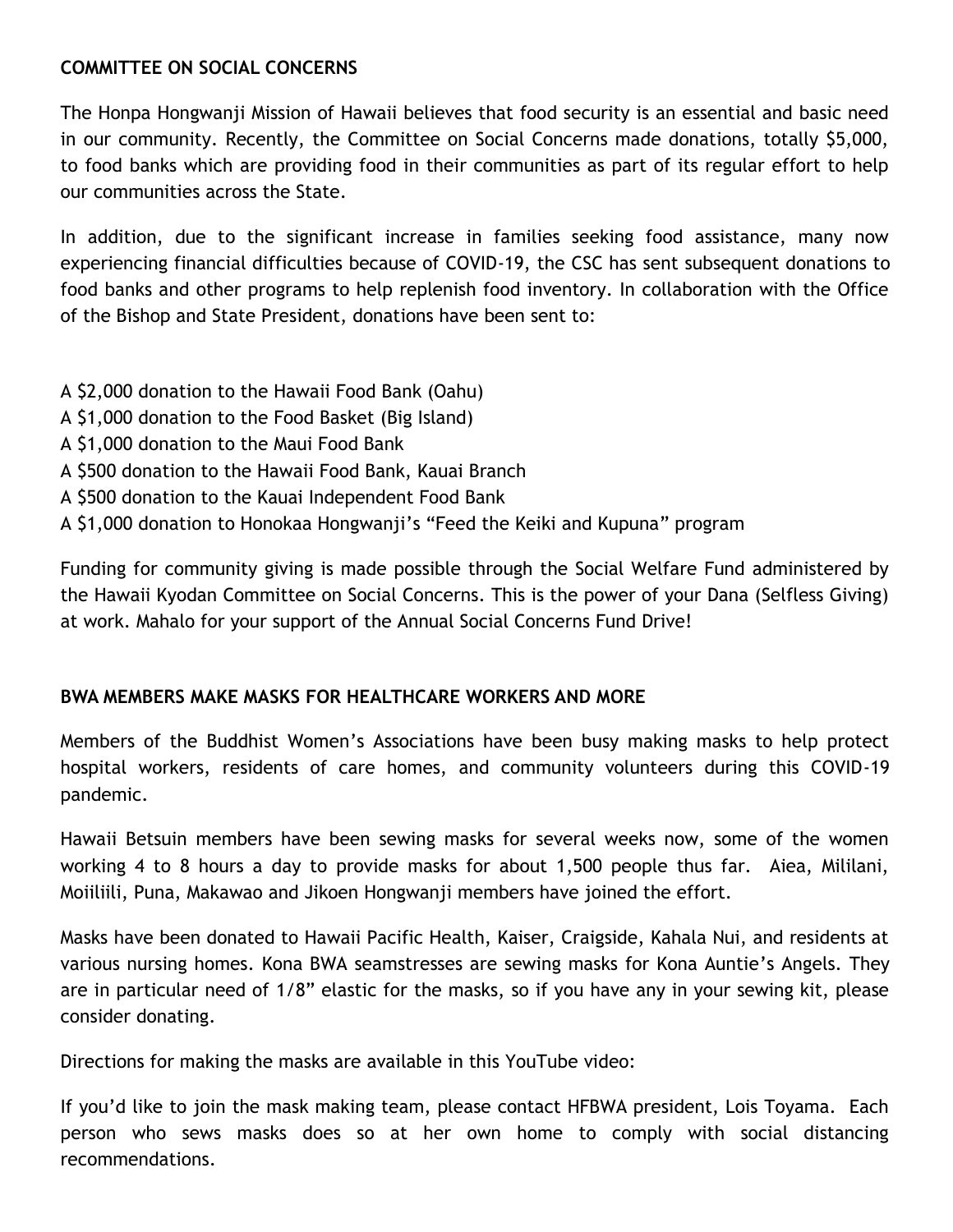## **NEW REGISTRATION DEADLINE FOR CHORALFEST 2020**

The Honpa Hongwanji Mission of Hawaii's Choralfest 2020 will be held this year on September 26 and 27 at Hawaii Betsuin. This is the eighth such event since 2005. If you wish to participate as one of upwards of 150 singers in the festival choir, please register with your temple office by April 30. For a small fee of \$30, you will receive in May a booklet of choral gathas, a practice CD with which to learn your vocal parts over the summer, all meals at the two-day event, and the chance to sing with friends under the guidance of one of Hawaii's top choral directors, Nola Nahulu, who is also the esteemed conductor of the Hawaii Opera Chorus. Five beautiful choral gathas will be featured, including a remembrance of Hiroshima and Nagasaki seventy-five years ago and a BWA World Convention theme song of 1998 by the Lady Noriko Otani. Whether you are a singer or listener, please note the dates – Choralfest 2020 on September 26 and 27.

Because of current uncertainties arising from public health concerns, singers considering participating in Choralfest 2020 will have until June 15, 2020 (previously April 30) to send in their registration forms. Thank you for your understanding and interest.

# **KAHUKU HONGWANJI SCHOLARSHIP**

The Kahuku Hongwanji Mission closed its doors in February 2013 after serving its membership for 111 years. To maintain the legacy of the Kahuku Hongwanji Mission and to develop the future generations of the Hongwanji, Kahuku Hongwanji Mission established a scholarship to support students at the college level.

# **Eligibility:**

- The applicant must be a member of the BSC Fellowship Club or an active member of a Hawaii Kyodan organization.
- The applicant must be a full-time student of an accredited college, university, or a post-high school program in the State of Hawaii, and earn a minimum of 12 college credits per semester.

The applicant must have a required minimum college GPA of 2.5.

The applicant must be of college age up to 35 years old.

The applicant must submit the application form with an essay on "Dharma and My Life".

# **Application Deadline:** July 31, 2020

## **Scholarship Amount:** \$2,000.00 each / two recipients

For more information of this scholarship, please contact the HHMH Headquarters at (808) 522- 9200 or email at hqs@honpahi.org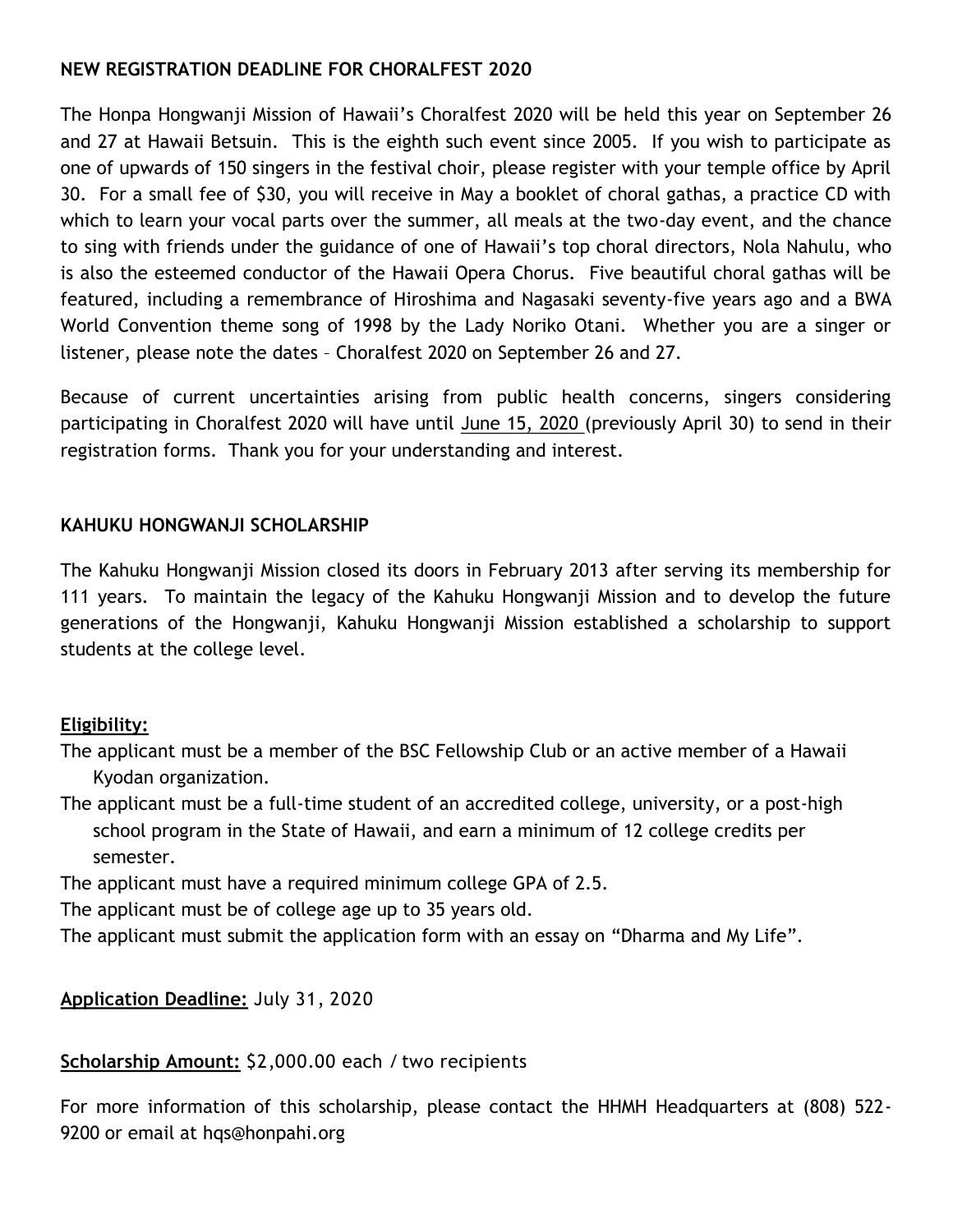#### Jodo Shinshu Buddhist Statement on Covid 19 Pandemic

The Covid19 pandemic has spread throughout the world and shows little sign of ending. Here in Japan, we have entered a new stage with the announcement of the state of emergency.

First, I wish to express our sincerest condolences to those in Japan and the rest of the world, who have passed on due to Covid 19 pandemic. And to those who have become ill, we send our best wishes for a speedy recovery. Moreover, we express our deepest admiration and gratitude to all the doctors, nurses and medical staff for their heroic effort to treat and save the patients, even at the high risk of danger to themselves.

During this crisis, people around the world are confronting the enormous set of challenges by working together through mutual cooperation and encouragement. However, it has been pointed out that one of the causes for the spread of the disease lies in the actions of asymptomatic people who are unaware that they have contracted the virus. We must, therefore, understand its dangers and the correct response to the virus and act accordingly. We are requesting everyone to show genuine concern for one another so as not to allow the spread of any kind of discrimination and prejudice. Let us act properly based on our careful consideration of the implications of our action.

The Buddha taught us that ignorance and afflictions are the cause of our suffering. And Shinran Shonin revealed to us of the truth of our self-centeredness that lurks at our core through the words, "we foolish ordinary beings possessed of afflictions." Given these truths, isn't it important that we share in the joys and pain precisely because we are in such a difficult time? In Buddhism, we value the teaching of 'interdependence,' which points to the reality that 'all things exist by being connected through the workings of causes and conditions' and are, therefore, 'without any fixed substantial entity.'

The spread of Covid19 is due to the person-to-person contact. Consequently, we no longer feel relief but, instead, anxiety about our 'human connectedness,' which was originally something that was highly cherished. Therefore, we must not come to regard our 'human connectedness' negatively as something of great danger. Precisely because we are now facing this worldwide pandemic, we must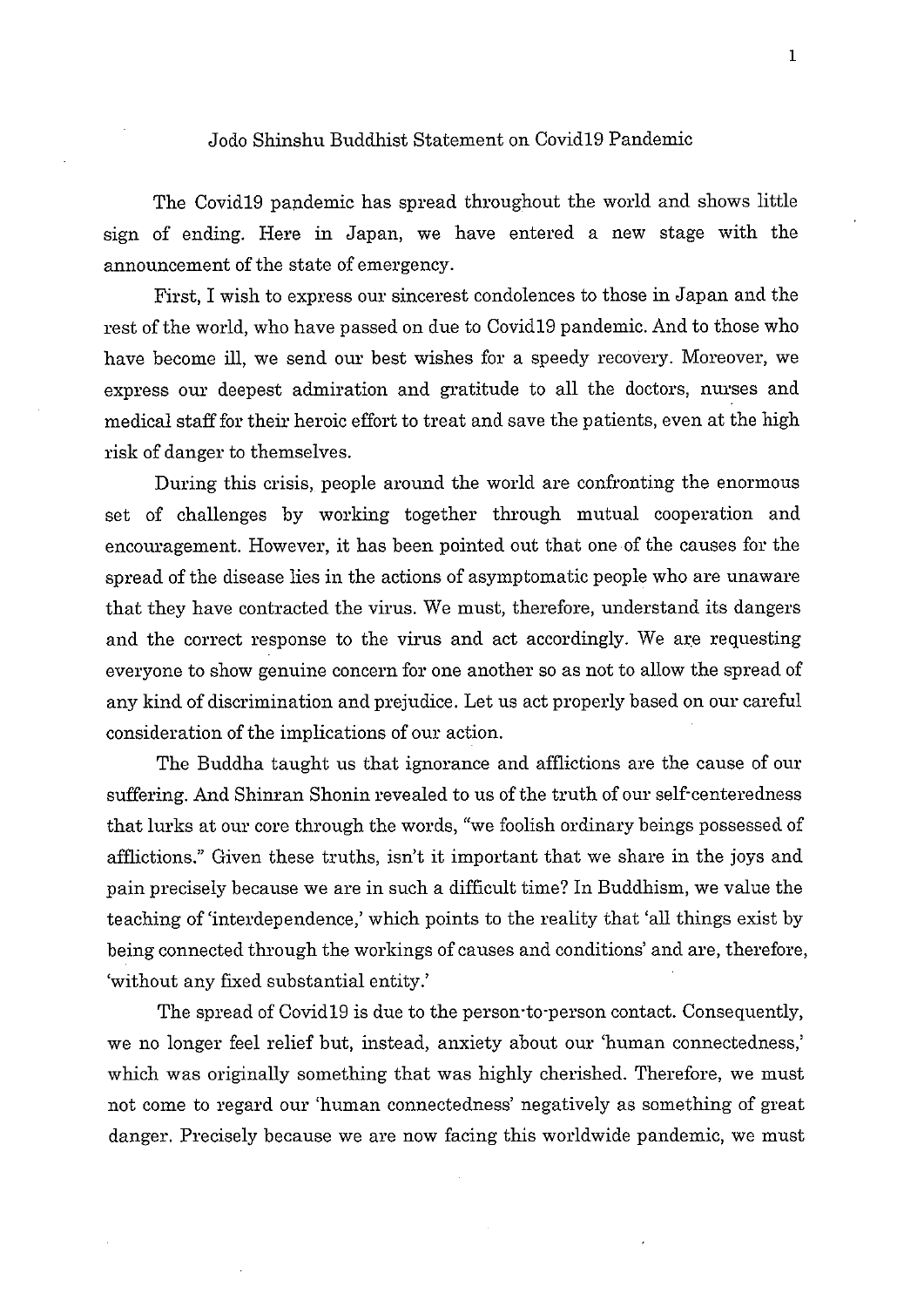become even more cognizant of the original meaning and the importance of our 'human connectedness.'

What is crucially important at this time is for us to be guided by the Buddha's wisdom and to work cooperatively together within the workings of Buddha's great compassion. In so doing, we can reaffirm the importance of being alive and to bring an end to the spread of this disease. It is not the governmental announcement of the state of emergency that will defeat this Coronavirus crisis. Instead, it is the thorough and appropriate actions of each one of us, in cooperation with many others, which will determine whether or not we can bring the current crisis to its end.

Precisely because my very existence is made possible within the connectedness with the people of the world, we shall be able to rejoice with them when we eventually overcome this difficulty together. Within our respective personal circumstances, we are encouraged to think about what we can do to combat this crisis without diminishing the Lamp of Dharma and our tradition. And we shall cooperate and pool our resources as we receive the mind of Nembutsu that reaches us from Amida Buddha, promising to "liberate us just as we are." So, let us do our part to the best of our abilities in order to regain our society, in which everyone can live with a peace of mind.

April 14, 2020

#### Chiko Iwagami

Governor General, Jodo Shinshu Hongwanjiha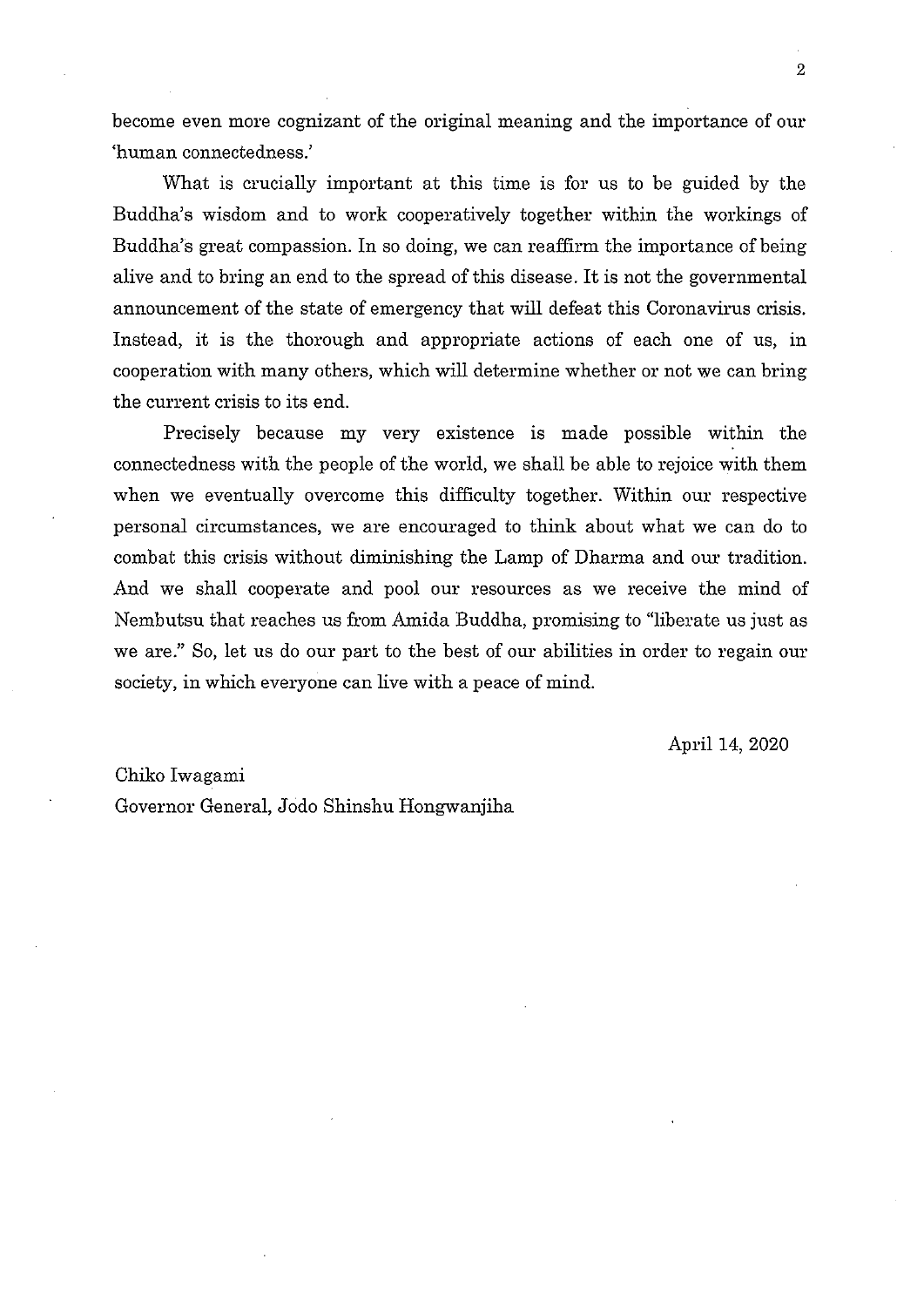from the president's corner…

The merry month of May brings colorful blossoms which will brighten your day.

We are thankful that you are staying healthy as we continue to work together to stop the spread of the mysterious corona virus. Although we are faced with challenges, we are still able to enjoy life, unlike many who were less fortunate. We extend our deepest condolences to the families who have lost their loved ones.

Our heartfelt gratitude to the health care professionals, first responders, essential workers and all who tirelessly care for those in need as they risk their lives.

We thank Bishop Eric Matsumoto, President Warren Tamamoto, Rev. Kazunori Takahashi and HQ staff for thoughtfully keeping in touch with memos and goto meetings to assure the health and safety of all.

We are grateful to the Minister's Association for the Sunday Services which we look forward to. Last Sunday we had the opportunity to observe the Eshinni-Kakushinni Day Service with Rev. Tomo Hojo of West Kauai Hongwanji. The next service will be held on Sunday, May 3 @ 10:00 a.m. The service will be conducted by Rev. Shawn Yagi of Aiea Hongwanji. He was also a resident minister at Kapaa Hongwanji. Please tune in to youtube on our website to be connected to the service. The ministers are providing you with an opportunity to listen to the Dharma message and participate in the service while you are in the comfort of your home.

Happy Mother's Day! (May 10<sup>th</sup>) "A mother is special, she's more than a friend. Whenever you *need her, she'll give you a hand." George W. Zellars* 

Happy Birthday to Shinran Shonin our founder of Shin Buddhism. We commemorate Shinran Shonin's Birthday (Gotan-e) on May 21. "Shin Buddhism is the path of gratitude and humility." Namo Amida Butsu

Memorial Day is observed on the last Monday of May to honor the men and women who have died while serving in the military. This year it will be celebrated on May 25.

Do you know the distinction between Memorial Day and Veterans Day? On Memorial Day we memorialize the veterans who made the ultimate sacrifice for their country and died in battle or as a result of wounds sustained in battle. Let us remember and honor the countless veterans who have served our country so we can enjoy the luxury of freedom today.

We express our sincere gratitude for your continued support. We understand that everyone is having financial difficulty due to the shutdown. Many have lost their jobs, business, and are not receiving an income. Unfortunately, the temple is also experiencing the loss of income and lack of funds. Our sincere appreciation for the generous donations we have received. Your contribution will help with the operational expenses to maintain our temple.

We hope you will wake up each morning with a *smile* on your face and a heart filled with gratitude. May you be happy, healthy and safe.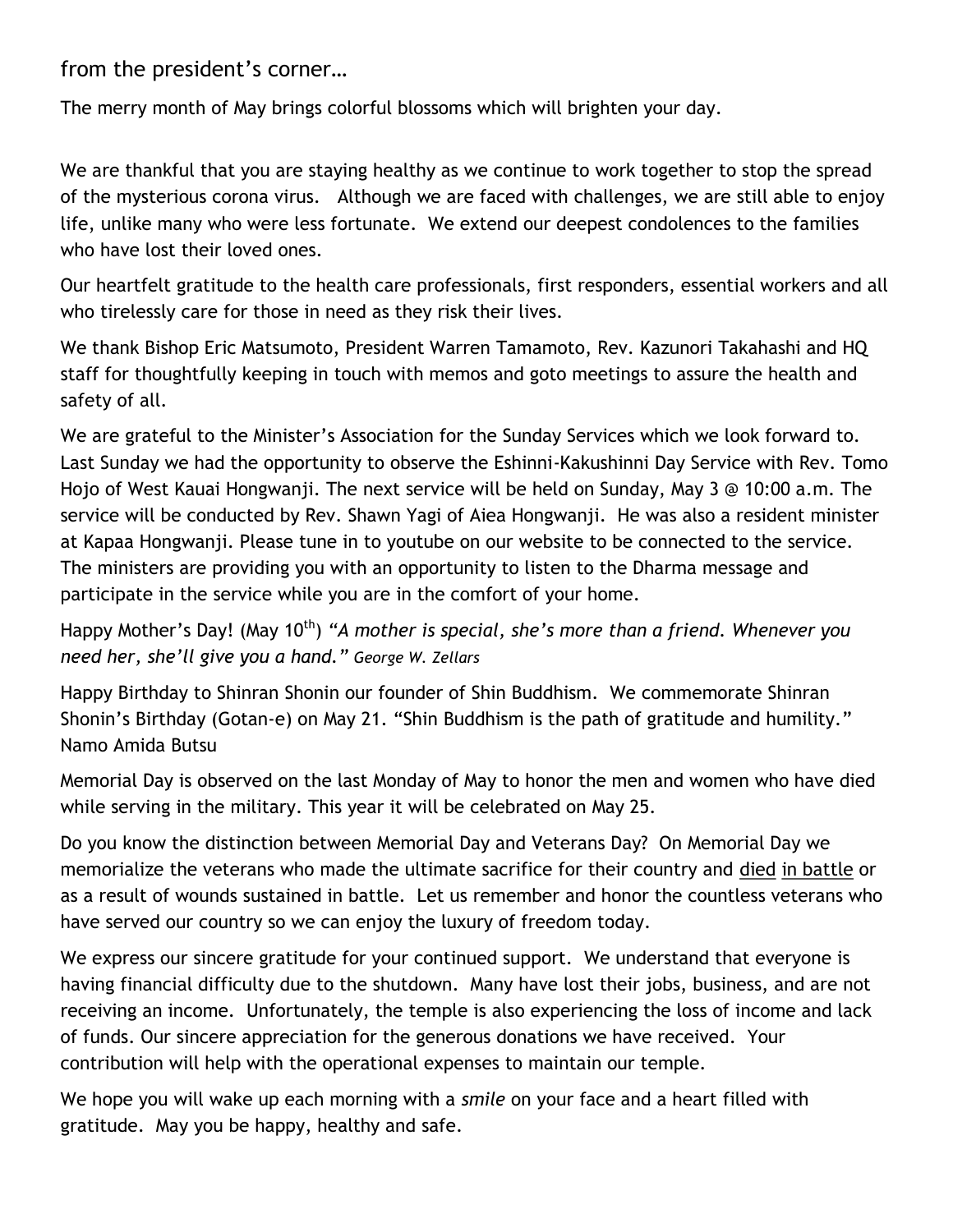## Mahalo for Your Contributions and Support March 21-April 19

### **Memorial Service**

*In memory of …. 3 rd* Masumi Hayward – Ralph Kitashima 50th Richard Tadashi Takemoto – Eleanor Seshiki

**Bedside Service** *In memory of ….* Hanae Mitsuma – Irwin Haraguchi & Family

**Membership** Haven Kuboyama Kim & Yasuko Murakami Bryan Tanaka Brian Yamamoto



#### **Donations**

Hisao Maeda - support Eleanor Seshiki – Richard

# **Memorial Service**

#### **May**

| Hideo           | Tanaka     | 23rd | 5/7/1998  |
|-----------------|------------|------|-----------|
| Hanako          | Fujita     | 23rd | 5/8/1998  |
| Hiroshi         | Furumoto   | 50th | 5/11/1971 |
| Clyde Hideo Sr. | Ishii      | 27th | 5/15/1994 |
| Akiyo           | Wasao      | 17th | 5/17/2004 |
| Clyde           | Nakamura   | 3rd  | 5/23/2018 |
| Toshiaki        | Mitsui     | 23rd | 5/26/1998 |
| Ellen           | Higa       | 1st  | 5/27/2019 |
| Yoshio          | Shiraki    | 17th | 5/29/2004 |
| Teruo           | Okasako    | 7th  | 5/29/2014 |
| June            |            |      |           |
| Victor          | Holender   | 3rd  | 6/1/2018  |
| Aki             | Hishimitsu | 50th | 6/9/1971  |
| Alice Akiko     | Hatakeyama | 3rd  | 6/13/2018 |
| Michael Kazuo   | Hatakeyama | 3rd  | 6/25/2018 |
| Frank Sakuichi  | Sunada     | 27th | 6/26/1994 |
| Tadao           | Sunada     | 13th | 6/28/2008 |
| Masami          | Oda        | 1st  | 6/28/2019 |
| Matsuyo         | Kano       | 23rd | 6/30/1998 |

# **From Minister's Desk**

One of the reason Buddhism took root in Japan is the epidemic of infectious diseases.

The oldest historical book in Japan, *Nihon Shoki*, suggests a pandemic of smallpox in 585.

Buddhism was introduced to Japan for the first time around that time. The Emperor of Korea gifted a Buddha statue to Japanese government. At that time, Japanese didn't have sense of religion and respecting gods was established as a custom that had been handed down from ancient times.

The outbreak occurred after the Buddha statue was presented to Japan and some people thought the epidemic was caused by the Buddha statue. People who couldn't accept Buddhism burned the Buddha statue, and the incident triggered a political battle. Some politicians believed that the disease had spread because the Buddha statue had been burned. That was the first political power struggle in Japan: small pox and a Buddha statue.

Prince Shotoku was born shortly after the Buddha statue incident, but in his time there was another epidemic, leprosy.

Under such a chaotic situation he wrote the first constitution in Japan. The constitution was supported by the spirit of harmony in Buddhism.

As the epidemic spread, the spirit of compassion in Buddhism moved people greatly, and the first hospital and pharmacy was established in Japan.

Namo Amida Butsu